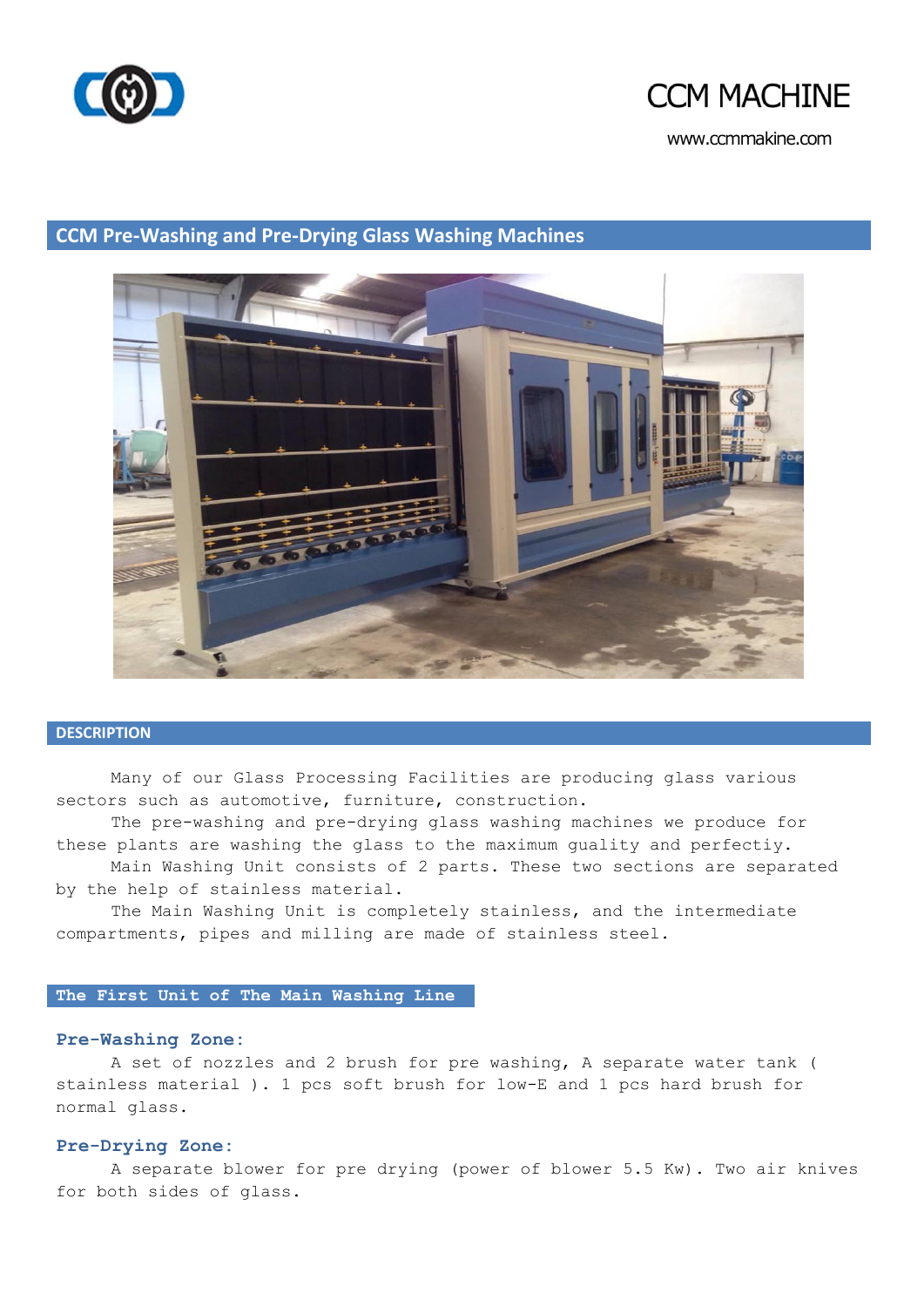

## **CCM MACHINE**

www.ccmmakine.com



**The Second Unit of The Main Washing Line**

#### **Washing Zone:**

A set of nozzles and 4 brush for washing, A separate water tank (stainless material ).2 pcs soft brushes for Low-E and 2 pcs hard brushes for normal glass.

#### **Drying Zone:**

Two pairs of air knives with a separate blower( power of blower 5.5 Kw).

### **GENERAL MACHINES SPECIFICATIONS**

Stainless steel washing unit. Sturdy steel construction structure. Durable conveyor tires that do not trace in glass surface Operating direction "back and forward". Adjustable working speed by control switch. water tanks ( 2 pcs ) that procuded stainless steel, with heater. Adjustable temperature of washing water by digital indicator. Electrostatic powder coating systems against iron oxide Drying fans ( 2 pcs ) ( optional : isolated cabin and dust fitler.) Left to right operating direction